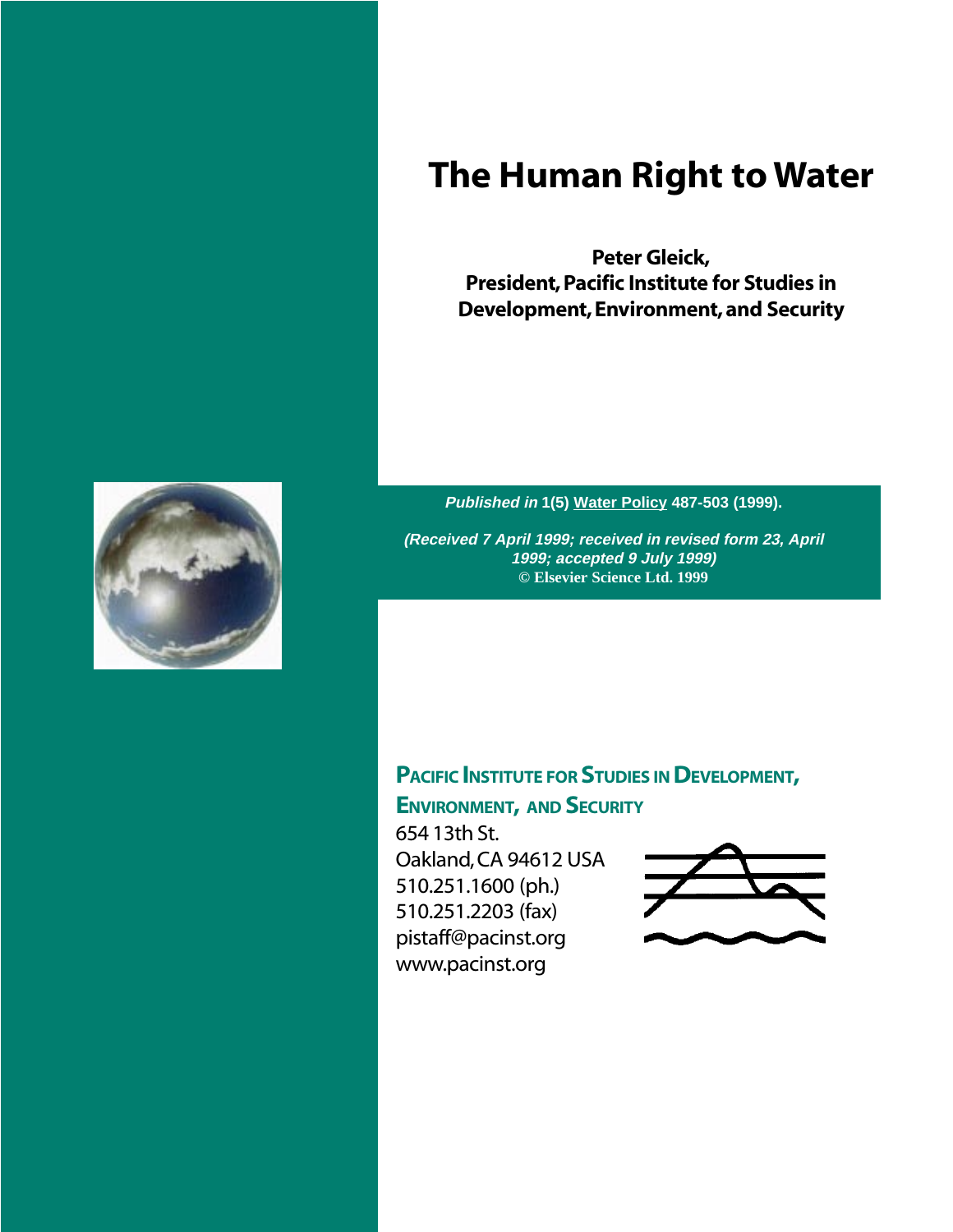# **ABSTRACT**

More than a billion people in the developing world lack safe drinking water – an amenity those in the developed world take for granted. Nearly three billion people live without access to adequate sanitation systems necessary for reducing exposure to water-related diseases. The failure of the international aid community, nations, and local organizations to satisfy these basic human needs has led to substantial, unnecessary, and preventable human suffering. This paper argues that access to a basic water requirement is a fundamental human right implicitly and explicitly supported by international law, declarations, and State practice. Governments, international aid agencies, non-governmental organizations, and local communities should work to provide all humans with a basic water requirement and to guarantee that water as a human right. By acknowledging a human right to water and expressing the willingness to meet this right for those currently deprived of it, the water community would have a useful tool for addressing one of the most fundamental failures of  $20<sup>th</sup>$  century development.

# Keywords

Fresh water, human rights, basic water requirement, international law, State practice

"If the misery of our poor be caused not by the laws of nature, but by our institutions, great is our sin." Charles Darwin

"The test of our progress is not whether we add more to the abundance of those who have much; it is whether we provide enough for those who have little." Franklin Delano Roosevelt

## 1. INTRODUCTION

The  $21<sup>st</sup>$  century will open with one of the most fundamental conditions of human development unmet: universal access to basic water services. More than a billion people in the developing world lack safe drinking water that those in the developed world take for granted. Nearly three billion people live without access to adequate sanitation systems necessary to reduce exposure to water-related diseases. The failure of the international aid community, nations, and local organizations to satisfy these basic human needs has led to substantial, unnecessary, and preventable human suffering. An estimated 14 to 30 thousand people, mostly young children and the elderly, die every day from water-related diseases. At any given moment, approximately one-half of the people in the developing world suffer from disease caused by drinking contaminated water or eating contaminated food (United Nations, 1997b). A diverse array of individuals, professional groups, private corporations, and public governmental and non-governmental interests have recently stepped up efforts to better manage and plan for meeting basic water needs in the next century. The outcome of these efforts will be vital to the health and well-being of billions of people. This paper argues that access to a basic water requirement is a fundamental human right implicitly supported by international law, declarations, and State practice. In some ways this right to water is even more basic and vital than some of the more explicit human rights already acknowledged by the international community, as can be seen by its recognition in some local customary laws or religious canon.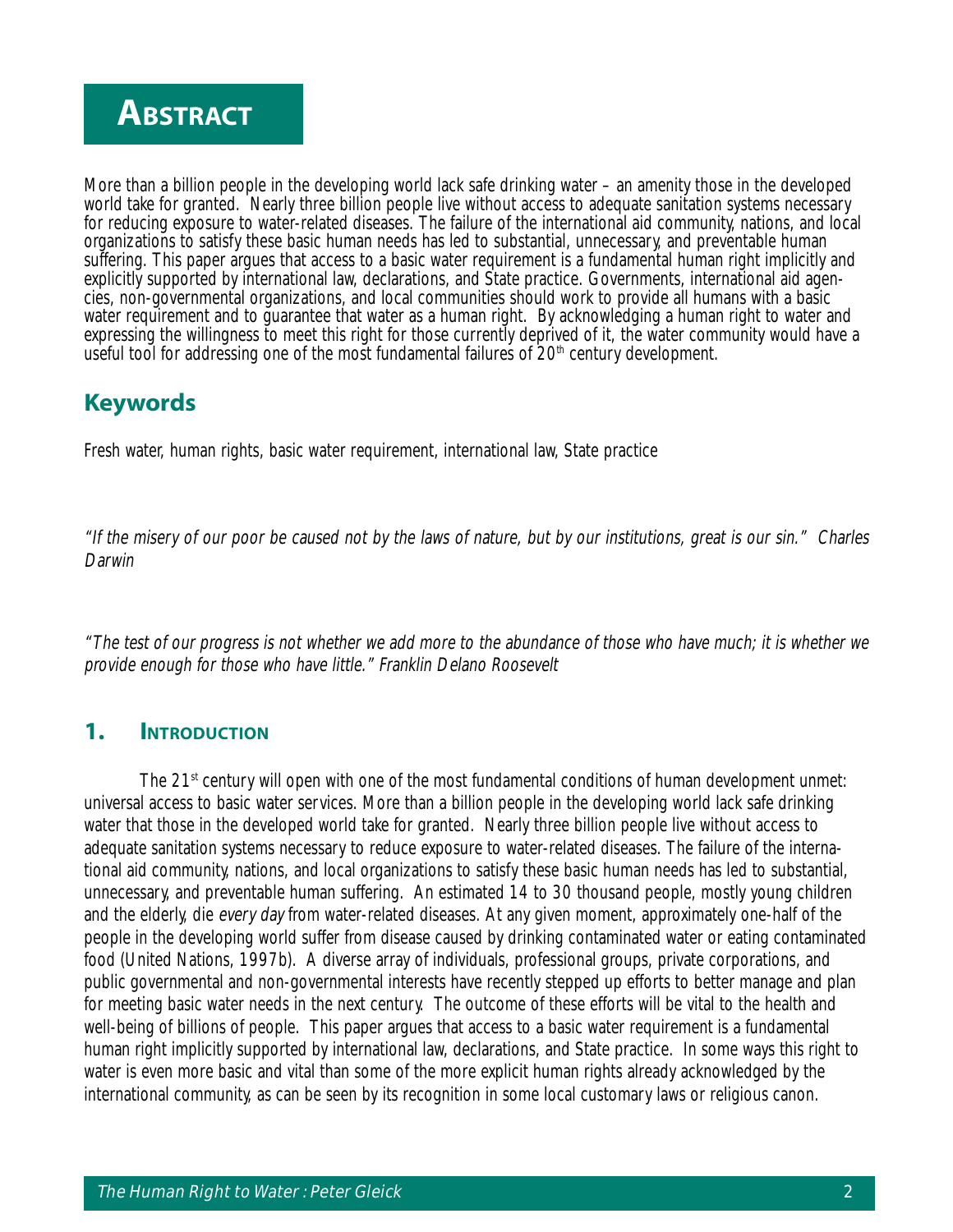A transition is underway making a right to water explicit. As we enter the 21st century, governments, international aid agencies, non-governmental organizations, and local communities should work to provide all humans with a basic water requirement and to guarantee that water as a human right. By acknowledging a human right to water and expressing the willingness to meet this right for those currently deprived of it, the water community would have a useful tool for addressing one of the most fundamental failures of 20<sup>th</sup> century development.

## 2. **IS THERE A HUMAN RIGHT TO WATER?**

The term "right" in this paper is used in the sense of genuine rights under international law, where States have a duty to protect and promote those rights for an individual. The question of what qualifies as a human right has generated a substantial body of literature, as well as many organizations and conferences. The initial impetus to human rights agreements was to address violations of moral values and standards related to violence and loss of freedoms. Subsequently, however, the international community expanded rights laws and agreements to encompass a broader set of concerns related to human well-being. Among these are rights associated with environmental and social conditions and access to resources. The extent to which environmental rights are either found in, or supported by, existing human rights treaties, agreements, and declarations has been the subject of a growing literature (Boyle and Anderson, 1996).

This paper answers the question of whether individuals or groups have a legal right to a minimum set of resources, specifically water, and whether there is an obligation for States or other parties to provide those resources when they are lacking. This question has not been adequately addressed. Several of the major references and bibliographies related to the issue of human rights have no entries or citations related to water (Lawson, 1991; United Nations, 1993; Steiner and Alson, 1996). Even the current index of the website of the UN High Commissioner for Human Rights has no entry for water (http://www.unhchr.ch/index.htm). In 1992 McCaffrey tackled the legal background from the perspective of the UN (and related international law) human rights framework in a comprehensive and perceptive assessment. His initial conclusion was that there is a right at least to sufficient water to sustain life and that a State has the "due diligence obligation to safeguard these rights" as a priority (McCaffrey, 1992). This paper expands upon that analysis and concludes that international law, international agreements, and evidence from the practice of States strongly and broadly support the human right to a basic water requirement.

What is the value of explicitly acknowledging a human right to water, as the international community has explicitly acknowledged a human right to food and to life? After all, despite the declaration of a formal right to food, nearly a billion people remain undernourished. One reason is to encourage the international community and individual governments to renew their efforts to meet basic water needs of their populations. International discussion of the necessity of meeting this basic need for all humans is extremely important – it raises issues that are global but often ignored on the national or regional level. Secondly, by acknowledging such a right, pressure to translate that right into specific national and international legal obligations and responsibilities is much more likely to occur. As Richard Jolly of the UNDP notes:

"To emphasize the human right of access to drinking water does more than emphasize its importance. It grounds the priority on the bedrock of social and economic rights, it emphasizes the obligations of states parties to ensure access, and it identifies the obligations of states parties to provide support internationally as well as nationally" (Jolly, 1998).

A third reason is to maintain a spotlight of attention on the deplorable state of water management in many parts of the world. A fourth is to help focus attention on the need to more widely address international watershed disputes and to resolve conflicts over the use of shared water by identifying minimum water requirements and allocations for all basin parties. Finally, explicitly acknowledging a human right to water can help set specific priorities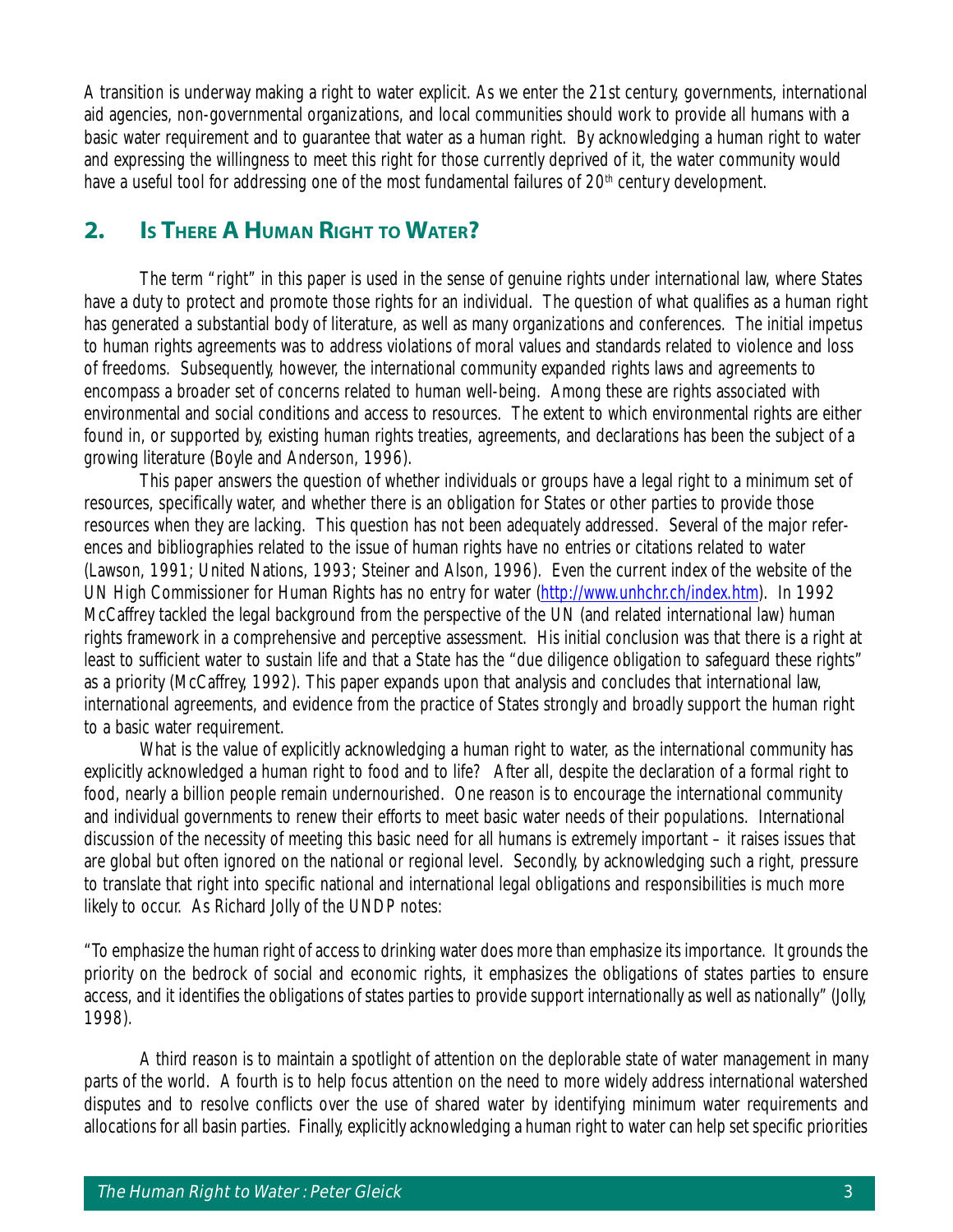for water policy: meeting a basic water requirement for all humans to satisfy this right should take precedence over other water management and investment decisions.

## 3. EXISTING HUMAN RIGHTS LAWS, COVENANTS, AND DECLARATIONS

There is an extensive body of covenants and international agreements formally identifying and declaring a range of human rights. Among the most important of these are the 1948 Universal Declaration of Human Rights (UDHR), the 1966 International Covenant on Economic, Social and Cultural Rights (ESCR), the 1966 International Covenant on Civil and Political Rights (CPR), the InterAmerican Convention on Human Rights, the Declaration on the Right to Development (DRD), the 1989 Convention of the Rights of the Child (CRC), and the European Convention on Human Rights. Among the rights explicitly protected by these various declarations and covenants are the rights to life, to the enjoyment of a standard of living adequate for health and well-being, to protection from disease, and to adequate food. Although access to clean water is a precondition to many of these rights, water is explicitly mentioned only in the Convention of the Rights of the Child. Is a right to water a "derivative" right – that is to say, is a comparable human right to water implied by these declarations – or can it be inferred from the debate over, and background materials from, the existing Covenants? Is water so fundamental a resource, like air, that it was thought unnecessary to explicitly include reference to it at the time these agreements were forged? Or could the framers of these agreements have actually intended to exclude access to water as a right, while including access to food and other necessities?

A detailed review of international legal and institutional agreements relevant to these questions supports the conclusion that the drafters implicitly considered water to be a fundamental resource. Moreover, several of the explicit rights protected by international rights conventions and agreements, specifically those guaranteeing the rights to food, human health, and development, cannot be attained or guaranteed without also guaranteeing access to basic clean water. These conclusions are discussed below. In recent years, more explicit articulations of this view supporting the right to water have been made.

### 3.1 The Right to Water as an Implicit Part of the Right to Food, Health, Human Well-Being, and Life

At the United Nations Conference on International Organization, held in San Francisco in 1945, it was suggested that the United Nations General Assembly develop a bill of rights. The subsequent UN Charter requires the Economic and Social Council to set up a commission for the promotion of human rights – the only commission specifically named in the Charter. The Commission on Human Rights held its first meetings in 1947 and agreed to prepare for the General Assembly both a declaration and a convention on human rights. Strictly speaking, a declaration is a statement of basic principles of inalienable human rights and imposes only moral, not legal weight on Members. Such declarations, however, often either express already existing norms of customary international law (human rights or otherwise), or, as in the case of the UDHR, may over time crystallize into customary norms. The convention or covenant, on the other hand, was to be drafted in the form of a treaty legally binding on signatories (United Nations, 1949, pg. 524ff).

During late 1947 and early 1948, a draft declaration was developed and debated by the Commission. In mid-1948, the Commission presented a draft declaration to the Economic and Social Council. Article 22 of the draft stated:

"Everyone has the right to a standard of living, including food, clothing, housing and medical care, and to social services, adequate for the health and well being of himself and his family" (UN, 1948, pp. 576)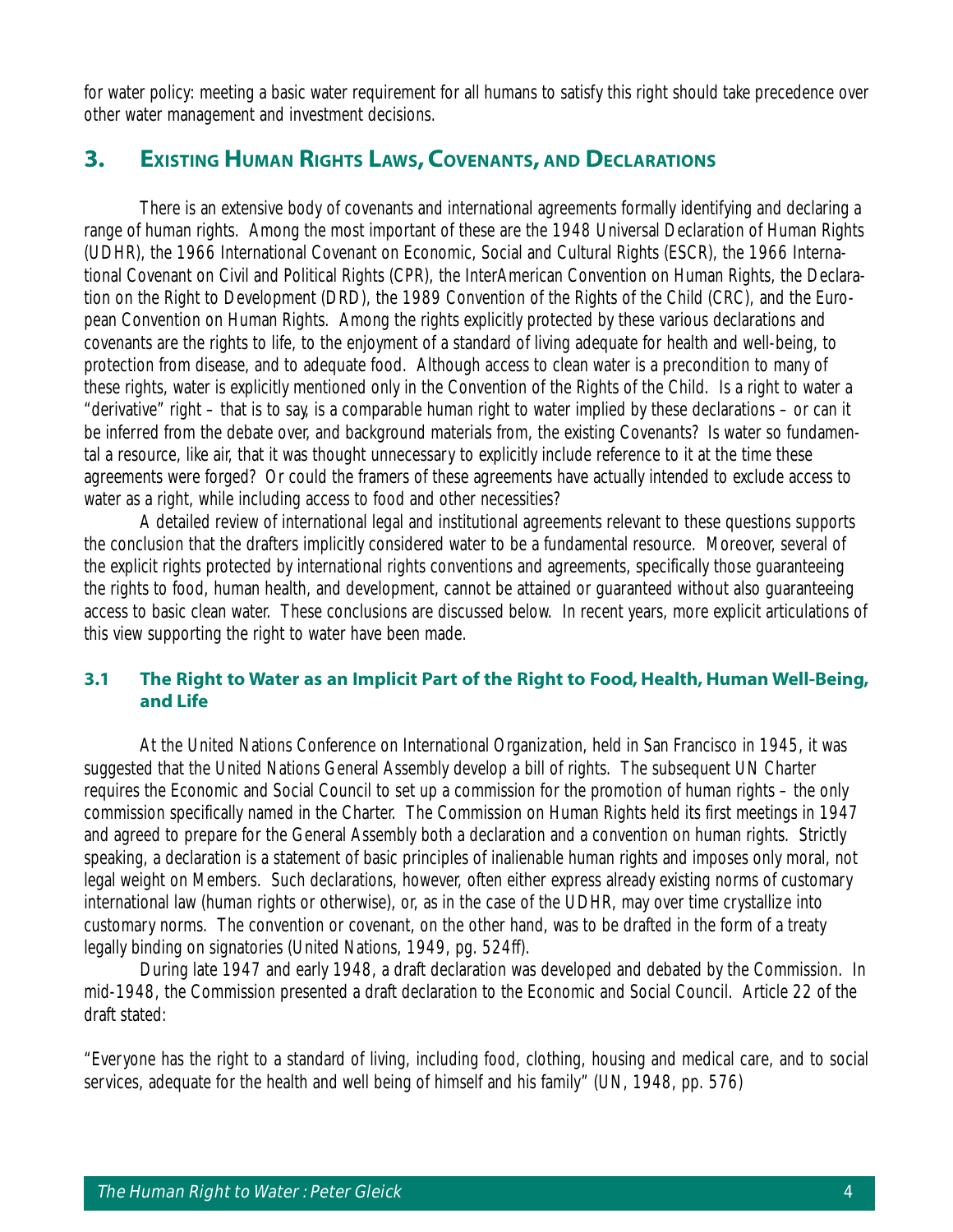In the final debate over this document, the emphasis was refocused from providing a general standard of living to a more encompassing right to health and well-being. Why was "water" not included in this list? The debate around the wording makes clear that the specific provisions for food, clothing, housing, and so on were not meant to be all-inclusive, but representative or indicative of the "component elements of an adequate standard of living" (UN, 1956, pp. 216). In 1948 the United Nations General Assembly approved the Universal Declaration of Human Rights (UDHR) by 48 votes, with 8 abstentions. The reworded Article 22, now Article 25 of the Declaration, was adopted unanimously and states:

> "Everyone has the right to a standard of living adequate for the health and well-being of himself and of his family, including food, clothing, housing..." (UN General Assembly, 1948)

Logic also suggests that the framers of the UDHR considered water to be implicitly included as one of the "component elements" – as fundamental as air. Satisfying the standards of Article 25 cannot be done without water of a sufficient quantity and quality to maintain human health and well-being. Meeting a standard of living adequate for the health and well-being of individuals requires the availability of a minimum amount of clean water. Some basic amount of clean water is necessary to prevent death from dehydration, to reduce the risk of waterrelated diseases, and to provide for basic cooking and hygienic requirements. This fact has long been recognized by the World Health Organization and other UN and international aid agencies that specify basic water standards for quantity and quality.

The 1948 Declaration also includes rights that must be considered less fundamental than a right to water, such as the right to work, to protection against unemployment, to form and join trade unions, to rest and leisure (Articles 23 and 24). This further supports the conclusion that Article 25 was intended to implicitly support the right to a basic water requirement.

The Universal Declaration also implies a need for water to grow sufficient food for an adequate standard of living. An important distinction can be made between water for food and the much smaller amount of water required to support the health and well-being of individuals. In particular, the food necessary to meet the rights described in Article 25 can be produced in distant locations and moved to the point of demand. It can thus be argued that the provision of adequate food to satisfy Article 25 does not require local provision of water. This issue has been discussed more completely in the work of Tony Allan (1995) and a final background document to the Comprehensive Assessment of the Freshwater Resources of the World (Lundqvist and Gleick, 1997).

As a resolution of the UN General Assembly, the 1948 Human Rights Declaration is not binding on States. As mentioned above, however, many of the provisions of the Declaration are now considered to be customary international law, and the broad human rights found there have since been re-asserted in many international documents.

In the 20 years following the UDHR, work continued at the United Nations on the more binding convention, which became two separate Covenants in 1966: the International Covenant on Economic, Social and Cultural Rights (ICESCR) and the International Covenant on Civil and Political Rights (ICCPR). As of January 1999 there were nearly 140 parties to the ICESCR and the ICCPR (Churchill, 1996; Danieli et al., 1999). Under these Covenants, each State would undertake to ensure to all individuals within its jurisdiction certain human rights and adopt "the necessary legislative or other measures to give them practical effect" (United Nations, 1949, pp. 538). Article 2(1) of the ICESCR provides that each party to the Covenant

> "undertakes to take steps, individually and through international assistance and co-operation, especially economic and technical, to the maximum of its available resources, with a view to achieving progressively the full realisation of the rights recognised by the present Covenant by all appropriate means including particularly the adoption of legislative measures."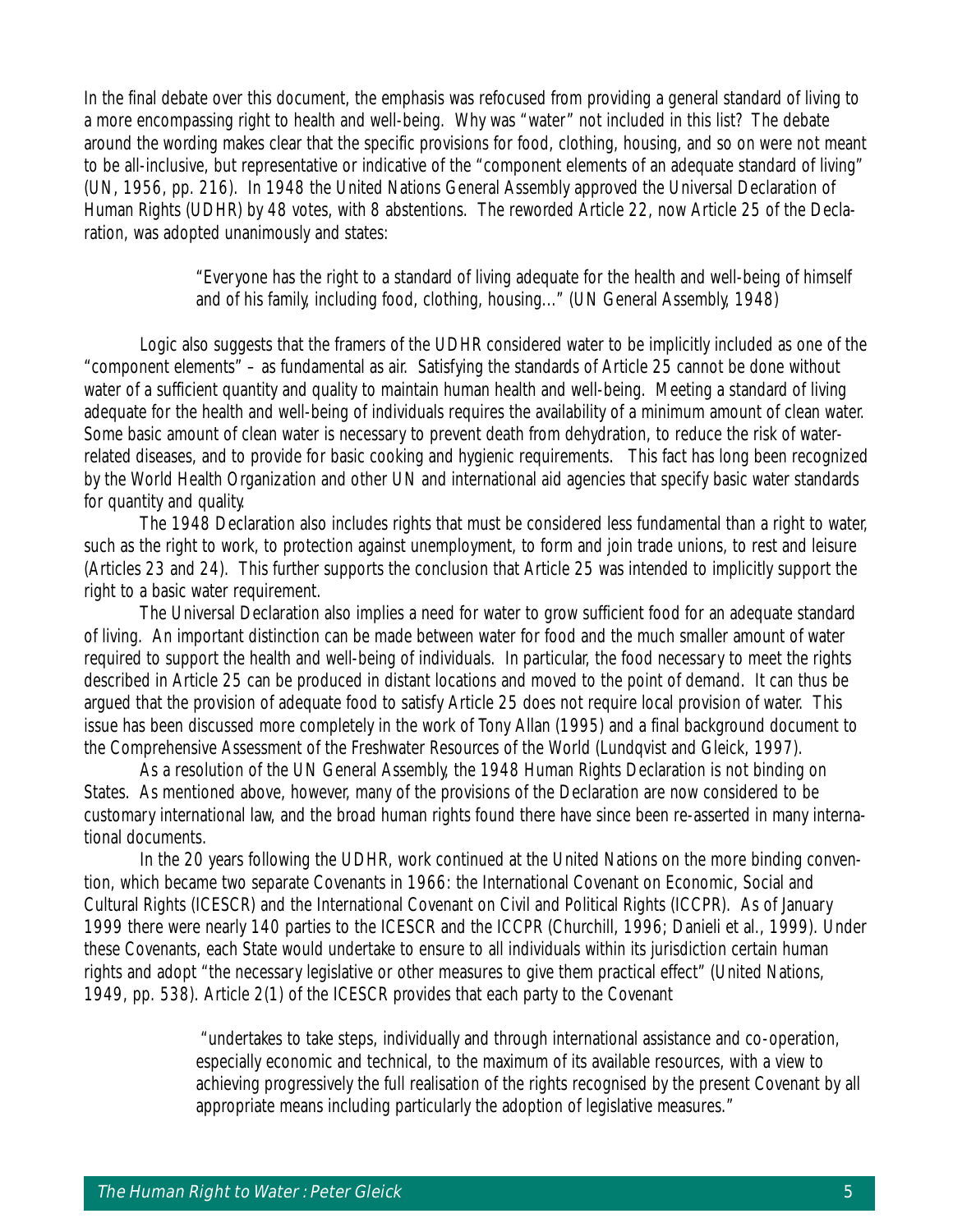Work was not completed on the entire agreement until 1966, eighteen years after the initial draft was presented for debate (United Nations, 1966). But ten years earlier, in 1956, Articles 11 and 12 of the ICESCR addressing the right to an adequate standard of living and human health were both adopted without any dissenting votes (United Nations, 1963). Article 11 formalizes the right to food and some minimum quality of life:

> "The States Parties to the present Covenant recognize the right of everyone to an adequate standard of living for himself and his family, including adequate food, clothing and housing, and to the continuous improvement of living conditions."

Article 12 continues:

 "The States Parties to the present Covenant recognize the right of everyone to the enjoyment of the highest attainable standard of physical and mental health. The steps to be taken . . . to achieve the full realization of this right shall include those necessary for. . . (3) The prevention, treatment and control of epidemic, endemic, occupational and other diseases."

As with the UDHR, access to water can be inferred as a derivative right necessary to meet the explicit rights to health and an adequate standard of life. In their review of major human rights progress over the past 50 years, Danieli et al. (1999) support the right to water as implicit in the rights guaranteed by the ICESCR:

> "There is nothing ill-defined or fuzzy about being deprived of the basic human rights to food and clean water, clothing, housing, medical care, and some hope for security in old age. As for legal toughness, the simple fact is that the 138 governments which have ratified the International Covenant on Economic, Social, and Cultural Rights have a legal obligation to ensure that their citizens enjoy these rights."

The International Covenant for Civil and Political Rights (ICCPR) was debated and developed at the same time as the one for Economic, Social, and Cultural Rights. Article 6 of the ICCPR states:

> "Every human being has the inherent right to life. This right shall be protected by law. No one shall be arbitrarily deprived of his life."

Water once again is not explicitly mentioned in the final document of the Covenant but the right to life implies the right to the fundamental conditions necessary to support life. Referring to the accompanying history and interpretation of the negotiations and discussions surrounding the preparation of the Convenant reveals that the Human Rights Committee (HRC) established by the ICCPR took a broad interpretation of the right to life. In particular, the HRC called for an inclusive interpretation of this provision that requires States to take positive action to provide the "appropriate means of subsistence" necessary to support life:

" . . . the right to life has been too often narrowly interpreted. The expression 'inherent right to life' cannot properly be understood in a restricted manner, and the protection of this right requires that States adopt positive measures" (United Nations, 1989a).

The InterAmerican Convention on Human Rights and the European Convention on Human Rights also supports the requirement that States take positive, proactive steps to support the right to life. Article 2 of the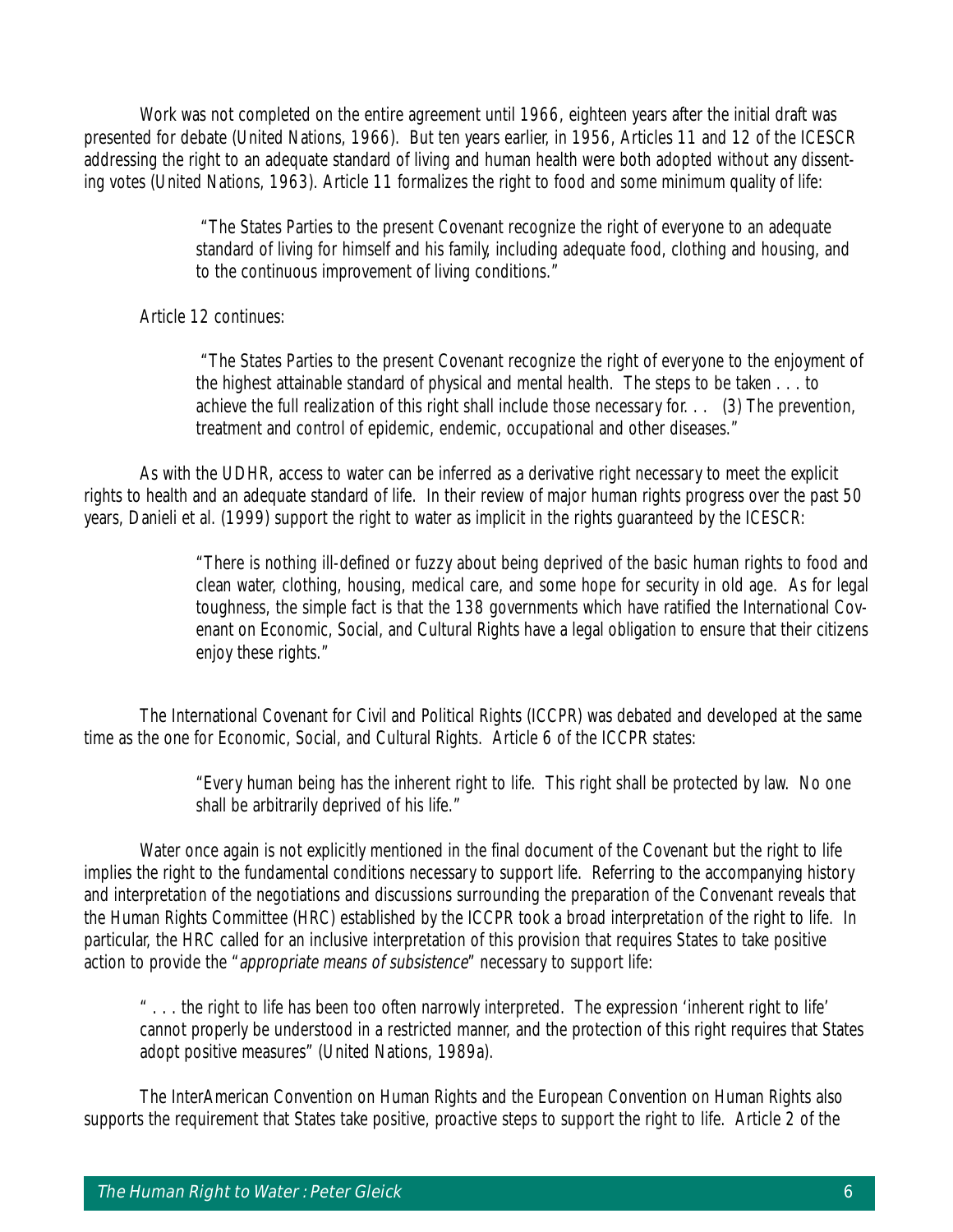European Convention requires that States have an obligation "not only to refrain from taking life 'intentionally' but further, to take appropriate steps to safeguard life" (DRECHR, 1979; Churchill, 1996). Even narrow definitions of Article 6 of the ICCPR interpret it as guaranteeing protection against arbitrary and intentional denial of access to sustenance, including water (Dinstein, 1981; McCaffrey, 1992).

At a minimum, therefore, the explicit right to life, and the broader rights to health and well-being described above must include the right to sufficient water, at appropriate quality, to sustain life. To assume the contrary would mean that there is no right to the single most important resource necessary to satisfy the human rights more explicitly guaranteed by the world's primary human rights declarations and covenants.

#### 3.2 Explicit Support for the Human Right to Water in International Statements, Agreements, and State Practice

A second wave of international agreements and examples of State practice offer further evidence of the transition toward an explicit right to water. Beginning in the 1970s, a series of international environmental or water conferences have taken on the issue of access to basic resource needs and rights to water. A series of statements and conclusions from these sources are relevant to this analysis. While these are not legal documents with the same standing as the covenants described above, they offer strong evidence of international intent and policy that inform the views of States.

One of the earliest comprehensive water conferences was the 1977 Mar del Plata conference. The conference statement issued at the close of the meeting explicitly recognized the right to access to water for basic needs:

". . . all peoples, whatever their stage of development and their social and economic conditions, have the right to have access to drinking water in quantities and of a quality equal to their basic needs" (United Nations, 1977).

In recent years, the question of "development" has become more central to overall actions and priorities of the United Nations and other international organizations. Along the way to the Earth Summit in Rio in 1992, the right to development had increasingly come to be considered as a "universal and inalienable right and an integral part of fundamental human rights" (Article I(10) of the Vienna Declaration, Principle 3 of the Cairo Programme of Action, Commitment 1(n) of the Copenhagen Declaration, and Article 213 of the Beijing Platform of Action, cited in UNDP, 1998).

In 1986, the United Nations General Assembly adopted the Declaration on the Right to Development (DRD) (United Nations, 1986). Article 8 of the Declaration says:

"States should undertake, at the national level, all necessary measures for the realization of the right to development and shall ensure, *inter alia*, equality of opportunity for all in their access to basic resources . . . "

In interpreting Article 8 of the DRD, the United Nations explicitly includes water as a basic resource when it states that the persistent conditions of underdevelopment in which millions of humans are "denied access to such essentials as food, water, clothing, housing and medicine in adequate measure" represent a clear and flagrant "mass violation of human rights" (United Nations, 1995). At a minimum, this implies that nations should implement continued and strong efforts to progressively meet these needs to the extent of their available resources, as required by the ISESCR. As noted later, resource limitations should not constrain these efforts in the case of water.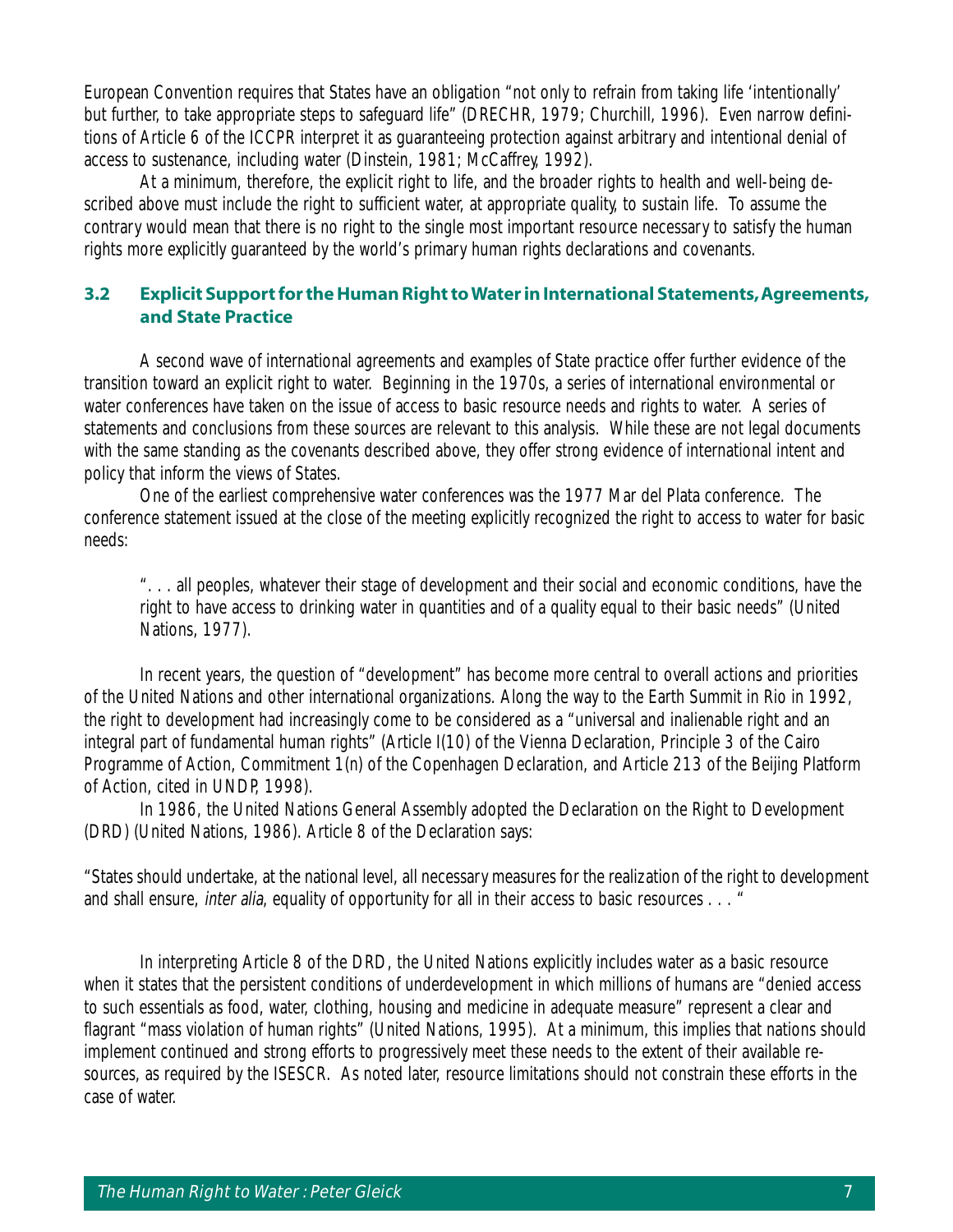Explicit recognition of water continued with the 1989 Convention of the Rights of the Child (CRC). Article 24 of the CRC, paralleling Article 25 of the Universal Declaration of Human Rights, provides that a child has the right to enjoy the highest attainable standard of health. Among the measures States are to take to secure this right are measures to:

 "combat disease and malnutrition . . . through, inter alia, . . . the provision of adequate nutritious foods and clean drinking water" (United Nations, 1989b).

Here for the first time is explicit recognition of the connections between resources, the health of the environment, and human health.

Regional and national conventions and constitutions are also increasingly making the right to basic resources a part of accepted State practice. For example, Article 11 of the American Convention on Human Rights in the Area of Economic, Social, and Cultural Rights of 1988 provides that "Everyone shall have the right to live in a healthy environment and to have access to basic public services" (OASTS, 1988). Although few States have made formal commitments to providing a right to water, more and more of the newer national constitutions discuss either water or the right to a healthy environment. South Africa has recently moved strongly in this direction. The Bill of Rights of the new Constitution of South Africa, adopted in 1994, offers a clear example of State practice relevant to an explicit human right to water. Section 27(1)(b) states: "Everyone has the right to have access to sufficient food and water." Water policies to implement this right in South Africa are now being developed.

### 4. DEFINING AND MEETING A HUMAN RIGHT TO WATER

What are the implications of a human right to water? A right to water cannot imply a right to an unlimited amount of water. Resource limitations, ecological constraints, and economic and political factors limit water availability and human use. Given such constraints, how much water is necessary to satisfy this right? Enough solely to sustain a life? Enough to grow all food sufficient to sustain a life? Enough to maintain a certain economic standard of living? Answers to these questions come from international discussions over development, analysis of the human rights literature, and an understanding of human needs and uses of water. These lead to the conclusion here that a human right to water should only apply to "basic needs" for drinking, cooking, and fundamental domestic uses, described in Gleick (1996).

Both the 1977 Mar del Plata statement and the 1986 UN Right to Development set a goal of meeting "basic" needs. The concept of meeting basic water needs was further strongly reaffirmed during the 1992 Earth Summit in Rio de Janeiro and expanded to include ecological water needs:

"In developing and using water resources, priority has to be given to the satisfaction of basic needs and the safeguarding of ecosystems" (United Nations, 1992).

More recently, the Comprehensive Assessment of the Freshwater Resources of the World prepared for the Commission on Sustainable Development of the UN stated:

"All people require access to adequate amounts of clean water, for such basic needs as drinking, sanitation and hygiene" (p.3), and "develop sustainable water strategies that address basic human needs, as well as the preservation of ecosystems" (p.29), and "it is essential that water planning secure basic human and environmental needs for water" (p. 25) (UN, 1997b).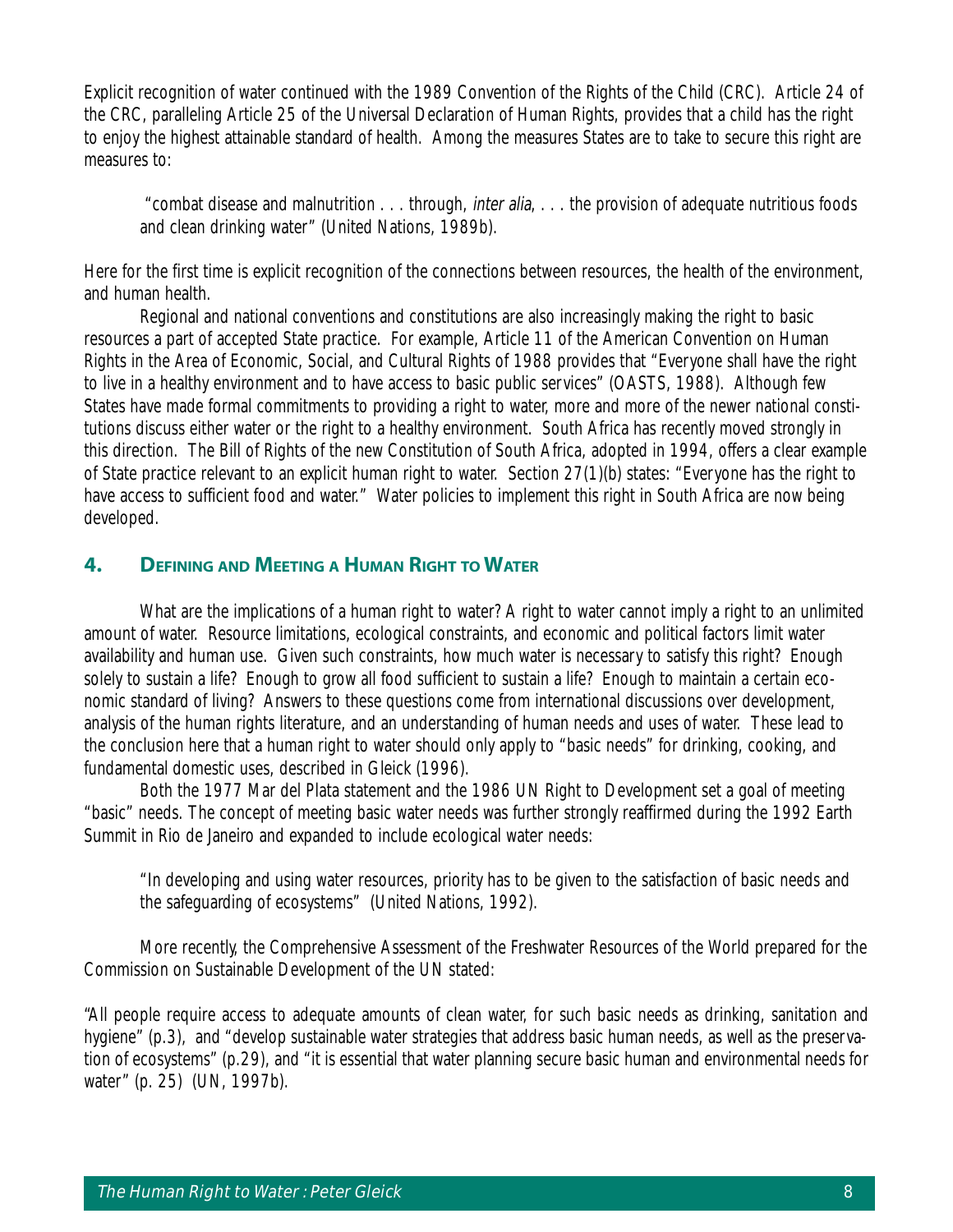The UN Convention on the Law of the Non-Navigational Uses of International Watercourses, approved by the General Assembly on May 21, 1997, also explicitly addresses this question of water for basic human needs, including food. Article 10 states that in the event of a conflict between uses of water in an international watercourse, special regard shall be given "to the requirements of vital human needs." The States negotiating the Convention included in the Statement of Understanding accompanying it an explicit definition that:

"In determining 'vital human needs', special attention is to be paid to providing sufficient water to sustain human life, including both drinking water and water required for production of food in order to prevent starvation" (UN, 1997a).

Article 10 is obligatory. In interpreting Article 10, priority allocation of water in the event of conflicting demands goes to water for basic human needs.

Implicit in the phrase "basic needs" is the idea of minimum resource requirements for certain human and ecological functions and the allocation of sufficient resources to meet those needs. A true minimum human need for water can only be defined as the amount needed to maintain human survival, approximately three to five liters of clean water per day. But setting a minimum at this level would have little meaning: except in accidental rare circumstances, no one dies solely from a lack of water and studies show improvement in human health can be realized by increasing amounts of clean water up to about 20 liters per person per day (lpcd) (Esrey and Habicht, 1986).

Various international organizations have made recommendations over the years for basic drinking water and sanitation requirements. The U.S. Agency for International Development, the World Bank, and the World Health Organization have recommended between 20 and 40 lpcd, each of which excluded water for cooking, bathing, and basic cleaning. This is also in line with recommended standards from the UN International Drinking Water Supply and Sanitation Decade and Agenda 21 of the Earth Summit.

Adopting a standard of 5 liters of clean water per person per day for drinking water and 20 lpcd for sanitation and hygiene, I earlier recommended a basic water requirement of 25 lpcd to meet the most basic of human needs with an additional 15 lpcd for bathing and 10 lpcd for cooking (Gleick, 1996). International organizations and water providers should adopt an overall basic water requirement (BWR) for meeting these four domestic basic needs, independent of climate, technology, and culture (see Table 1). The recommendation of 50 liters per person per day is justifiable and appropriate, but the specific number is less important than the principle of setting a goal and implementing actions to reach that goal. Table 1 also notes the much larger volume of water necessary for growing food, but as others have noted, the right to food is already addressed in the human rights literature and international trade in food can permit this right to be met with water from other regions.

Billions of people lack access to even a basic water requirement of 50 lpcd, though not because of inadequate water availability. Table 2 shows those countries where the average domestic (reported) water use falls below 100 lpcd. Using these data and UN medium population projections, by the year 2000, 2,157 million people will live in the 62 countries that report average domestic water use below 50 lpcd. Yet absolute water availability is not the problem: 12 water-short countries have less than 1,000 lpcd and only Kuwait reports having a natural renewable freshwater supply of less than 100 liters per person per day. Despite its limited natural endowment, Kuwait provides more than the recommended BWR to its population by supplementing its natural supplies with desalinated water.

There are, of course, problems with the data. Average water-use figures by country are known to be unreliable or outdated. There are few data to indicate the typical quality of the water received. Poor quality of domestic water is a severe and widespread problem, and it is likely that many people who may receive more than the recommended BWR are getting contaminated and unhealthy water. Several large countries, such as India and China, report that their average domestic water use is very close to 50 liters per person per day. In these countries large segments of populations no doubt receive less than the average, while wealthier portions of the popula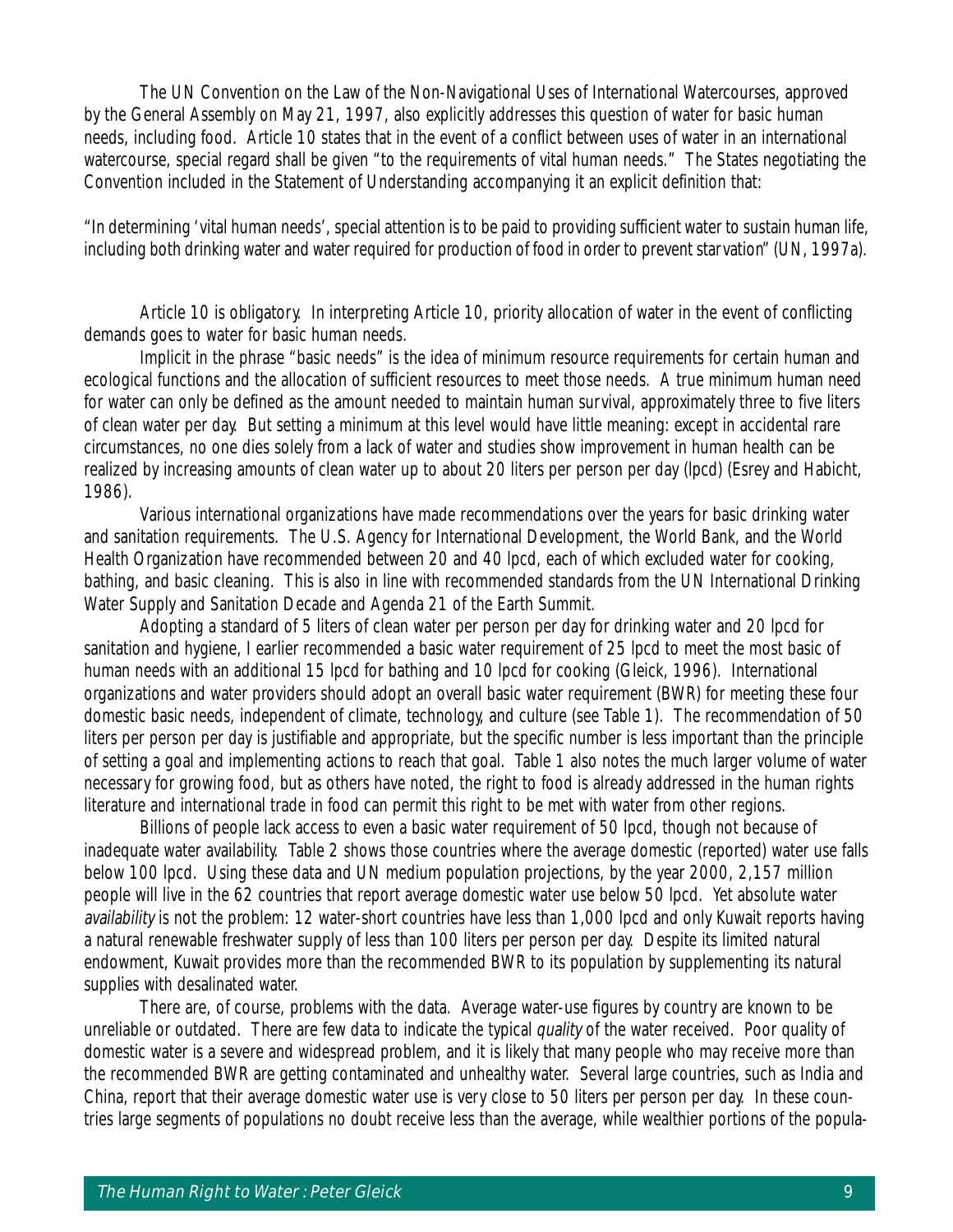tion receive more. There are many countries in Table 2 that are relatively water-rich, suggesting that official data on water withdrawals may miss substantial domestic water use that is self-supplied. Finally, in most of these regions, populations are growing faster than improvements to water availability. Improving the scope, quality, and extent of water-use data is vitally important. Notwithstanding these data problems, however, we must conclude that meeting a basic water requirement for all people is constrained by institutional and management failures, not by basic water availability.

#### 4.1 Translating the Right to Water into Specific Legal Obligations

If we accept that there is a human right to water, to what extent does a State have an obligation to provide that water to its citizens? While the many international declarations and formal conference statements supporting a right to water do not directly require States to meet individuals' water requirements, Article 2(1) of the ICESCR obligates States to provide the institutional, economic, and social environment necessary to help individuals to progressively realize those rights. In certain circumstances, however, when individuals are unable to meet basic needs for reasons beyond their control, including disaster, discrimination, economic impoverishment, age, or disability, States must provide for basic needs (Gleick, 1996). Meeting this minimum need should take precedence over other allocations of spending for economic development. This will require a redirection of current priorities at international and local levels, and it is likely to require new resources be invested as well.

The overall economic and social benefits of meeting basic water needs far outweigh any reasonable assessment of the costs of providing for these needs. One early estimate was that water-related diseases cost society on the order of \$125 billion per year (in late 1970 dollars) just in direct medical expenses and lost work time (Pearce and Warford, 1993). Even this estimate excluded costs associated with social disruptions caused by disease, lost educational opportunities for families, long-term debilitation of children, or any other poorly quantified or hidden costs. Yet the cost of providing new infrastructure needs for all major urban water sectors has been estimated at around \$25 to \$50 billion per year (Christmas and de Rooy, 1991; Rogers, 1997; Jolly, 1998).

While these costs are far below the costs of failing to meet these needs, they are two to three times the average rate of spending for water during the 1980s and 1990s (UN, 1997b). It has been estimated, moreover, that 80 percent of the investment in the 1980s represented expenditures to meet the needs of a relatively small number of affluent urban dwellers (WSSCC, 1997). Studies on investment alternatives reveal that 80 percent of the unserved can be reached for only 30 percent of the costs of providing the highest level of service to all. The WSSCC, for example, estimates that 35,000 rural people could be provided with basic sanitation services for the same cost of providing 1,000 urban residents with a centralized sewerage system.

 McCaffrey (1992), who supports the conclusion that "in some form, the right [to water] may be inferred under the basic instruments of international human rights law" argues that the devastating consequences of being denied such water should require that relevant provisions of existing humans rights instruments "ought to be interpreted broadly, so as to facilitate the implementation of the right to water as quickly and comprehensively as possible." McCaffrey also raised the concern that defining a basic human right to water might have the unintentional effect of causing disputes between neighboring countries that share water: would such a human right require that one State has the right to receive water from another to meet this basic need?

The final statement from the 1997 Convention appears to resolve this question: in the unusual case in which a basic water requirement cannot be met solely from a State's internal water resources, neighboring States do not have the right to deny a co-riparian sufficient water to meet those needs on the grounds that the upstream nation needs the water for economic development. A country is thus not permitted to exploit a shared water resource in a manner that deprives individuals in a neighboring country of access to their basic human needs. In practice, this kind of conflict seems unlikely to arise: in almost all regions of the world absolute water availability is no constraint to meeting these minimal basic needs.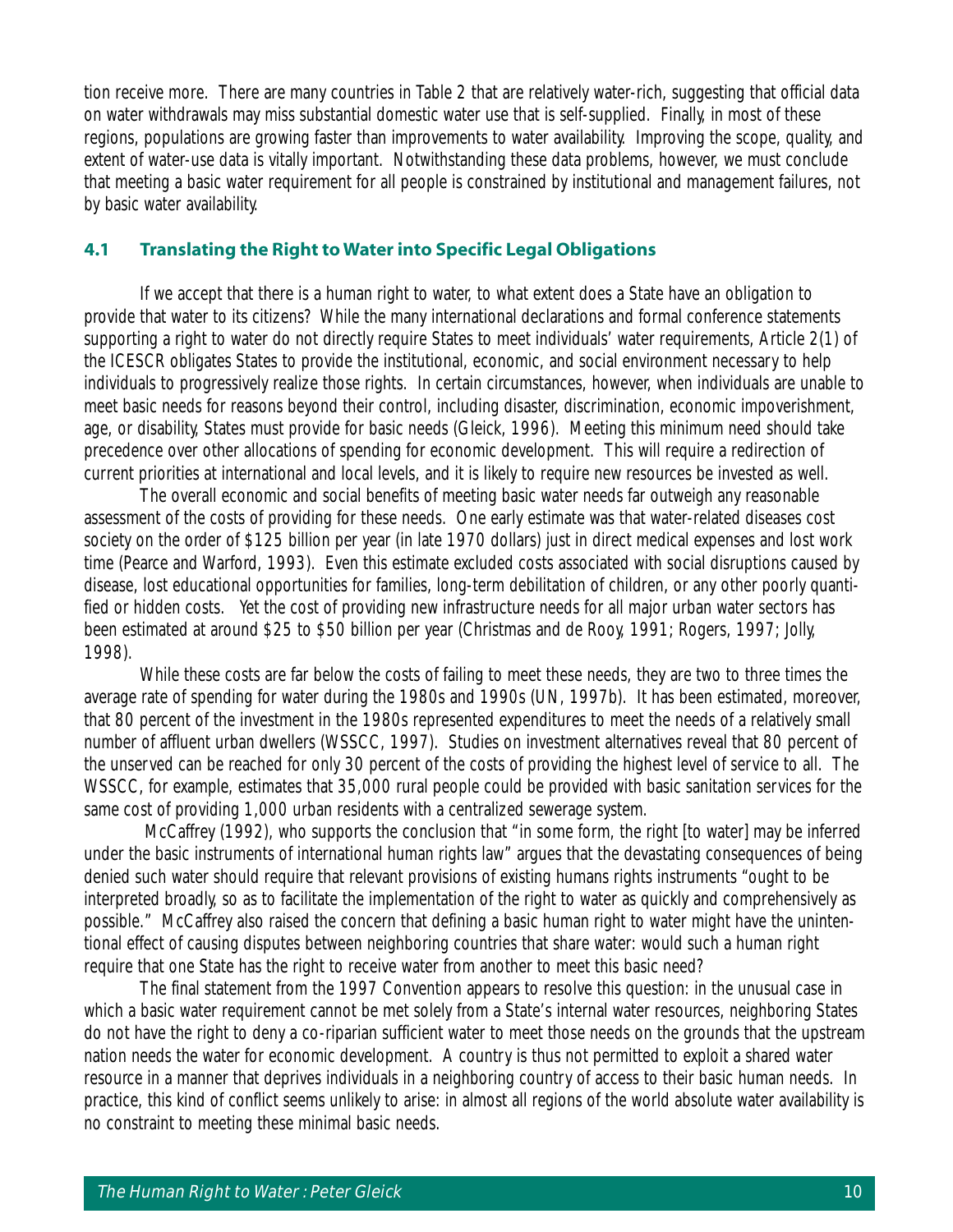#### 4.2 Consequences of the Failure to Meet Basic Needs for Water

Many international organizations work to meet the unmet water needs of human populations, including the United Nations, the Water Supply and Sanitation Collaborative Council, the World Bank, international aid organizations such as US AID, the Swedish International Development Agency, the Canadian International Development Agency, and non-governmental organizations such as WaterAid and Water for People. These efforts have made significant progress in increasing access to basic water needs for hundreds of millions of people.

Yet, despite these efforts, many water-related problems have worsened. The incidence of cholera soared in the 1990s and expanded in geographic extent. The populations in urban areas without access to clean water and sanitation actually increased between 1980 and 1990, despite great efforts to meet these needs (WHO, 1996). Even more distressing has been the apparent difficulty the world water community has had in setting new targets and goals for meeting basic needs. The world food community has set and continually revised action plans for reducing hunger. The World Food Council met in 1989 in Cairo to propose a specific Programme of Cooperative Action. In that same year, a meeting of food experts in Bellagio, Italy set nutritional goals for the year 2000, which were reaffirmed at the 1990 UN World Summit for Children. The 1992 UN International Conference on Nutrition laid out a World Declaration and Plan of Action for Nutrition. While huge populations remain undernourished, even less success has been achieved in setting and meeting water-related goals.

While this paper is not the place for a comprehensive discussion of the economics of water, it seems likely that an appropriate mix of economic, political, and social strategies can be developed to reliably provide for basic needs. And despite a growing emphasis on markets, if a "market" system is unable to provide a basic water requirement, States have responsibilities to meet these needs under the human rights agreements discussed above.

Unless international organizations, national and local governments, and water providers adopt and work to meet a basic water requirement standard, large-scale human misery and suffering will continue and grow in the future, contributing to impoverishment, ill-health, and the risk of social and military conflict. Ultimately, decisions about defining and applying a basic water requirement will depend on political and institutional will.

#### 5. Conclusions Conclusions

A communications and computer revolution is sweeping the globe. There is renewed interest in reaching out to outer space. International financial markets and industries are increasingly integrated and connected. And efforts are being made to ensure regional and global security. In this context, our inability to meet the most basic water requirements of billions of people has resulted in enormous human suffering and tragedy and may be remembered as our century's greatest failure.

This paper reviews evidence of international law, declarations of governments and international organizations, and State practices and concludes that access to a basic water requirement must be considered a fundamental human right. The major human rights treaties, statements, and formal covenants contain implicit and explicit evidence that reinforce the application of rights law in this area. If the framers of early human rights language had foreseen that reliable provision of a resource as fundamental as clean water would be so problematic, it is reasonable now to suggest that the basic rights documents would have more explicitly included a right to water. A formulation appropriate to the existing human rights declarations might be:

"All human beings have an inherent right to have access to water in quantities and of a quality necessary to meet their basic needs. This right shall be protected by law."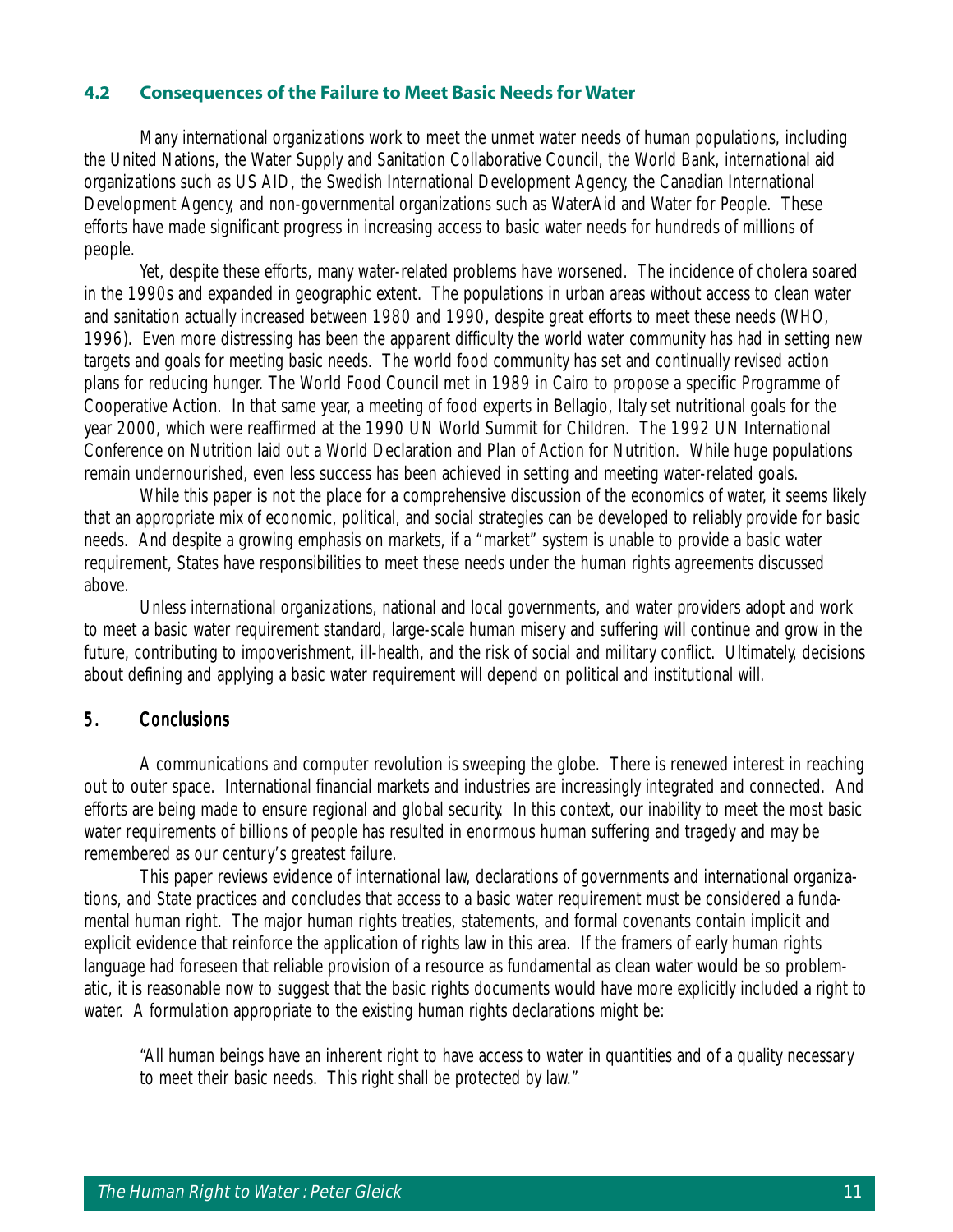Would the recognition of the human right to water actually improve conditions worldwide? Perhaps not. The challenge of meeting human rights obligations in all areas is a difficult one, which has been inadequately and incompletely addressed. But the imperatives to meet basic human water needs are more than just moral, they are rooted in justice and law and the responsibilities of governments. It is time for the international community to reexamine its fundamental development goals. A first step toward meeting a human right to water would be for governments, water providers, and international organizations to guarantee all humans the most fundamental of basic water needs and to work out the necessary institutional, economic, and management strategies necessary for meeting them.

#### ACKNOWLEDGEMENT

This paper has had a long gestation and has benefited from the input and review of several people. I would particularly like to thank Steve McCaffrey, Sandra Postel, Aaron Wolf, Jim Wescoat, Wil Burns, Richard Jolly, and Jerry delli Priscoli for their insights and helpful criticisms. Thoughtful comments were also provided by Jason Morrison, Beth Chalecki, Michael Cohen, Arlene Wong, Dana Haasz, and Pat Brenner. All errors are, of course, my own. This work was supported by grants to the Pacific Institute for Studies in Development, Environment, and Security from the William and Flora Hewlett, Horace W. Goldsmith, and Henry P. Kendall foundations.

## **REFERENCES**

Allan, J.A. (1995). "Water in the Middle East and in Israel-Palestine: Some Local and Global Issues." In Joint Management of Shared Aquifers (M. Haddad and E. Feitelson, editors). Palestine Consultancy Group and the Truman Research Institute of Hebrew University, Jerusalem. Pp. 31-44.

Boyle, A.E. and M.R. Anderson. (1996). Human Rights Approaches to Environmental Protection. Clarendon Press, Oxford, United Kingdom.

Christmas, J. and C. de Rooy. (1991). "The Decade and Beyond: At a Glance." Water International, Vol. 16, pp. 127-134.

Churchill, R.R. (1996). "Environmental Rights in Existing Human Rights Treaties." In A.E. Boyle and M.R. Anderson (editors) Human Rights Approaches to Environmental Protection. Clarendon Press, Oxford, United Kingdom, pp 89-108.

Danieli, Y., E. Stamatopoulou, C.J. Diaz. (1999). The Universal Declaration of Human Rights: Fifty Years and Beyond. Baywood Publishing Company, Inc., Amityville, New York.

DRECHR, Decisions and Reports of the European Commission on Human Rights. (1979). Association X v. United Kingdom, Application 7154/75, Vol. 14, p. 31-32.

Dinstein, Y. (1981). "The Right to Life, Physical Integrity, and Liberty." In L. Henkin (ed.) The International Bill of Rights: The Covenant On Civil And Political Rights, Columbia University Press, New York.

Esrey, S.A. and J.P. Habicht. (1986). "Epidemiological evidence for health benefits from improved water and sanitation in developing countries." Epidemiological Reviews. Vol. 8, pp. 117-128.

Gleick, P.H. (1996). "Basic Water Requirements for Human Activities: Meeting Basic Needs." Water International, Vol. 21, pp. 83-92.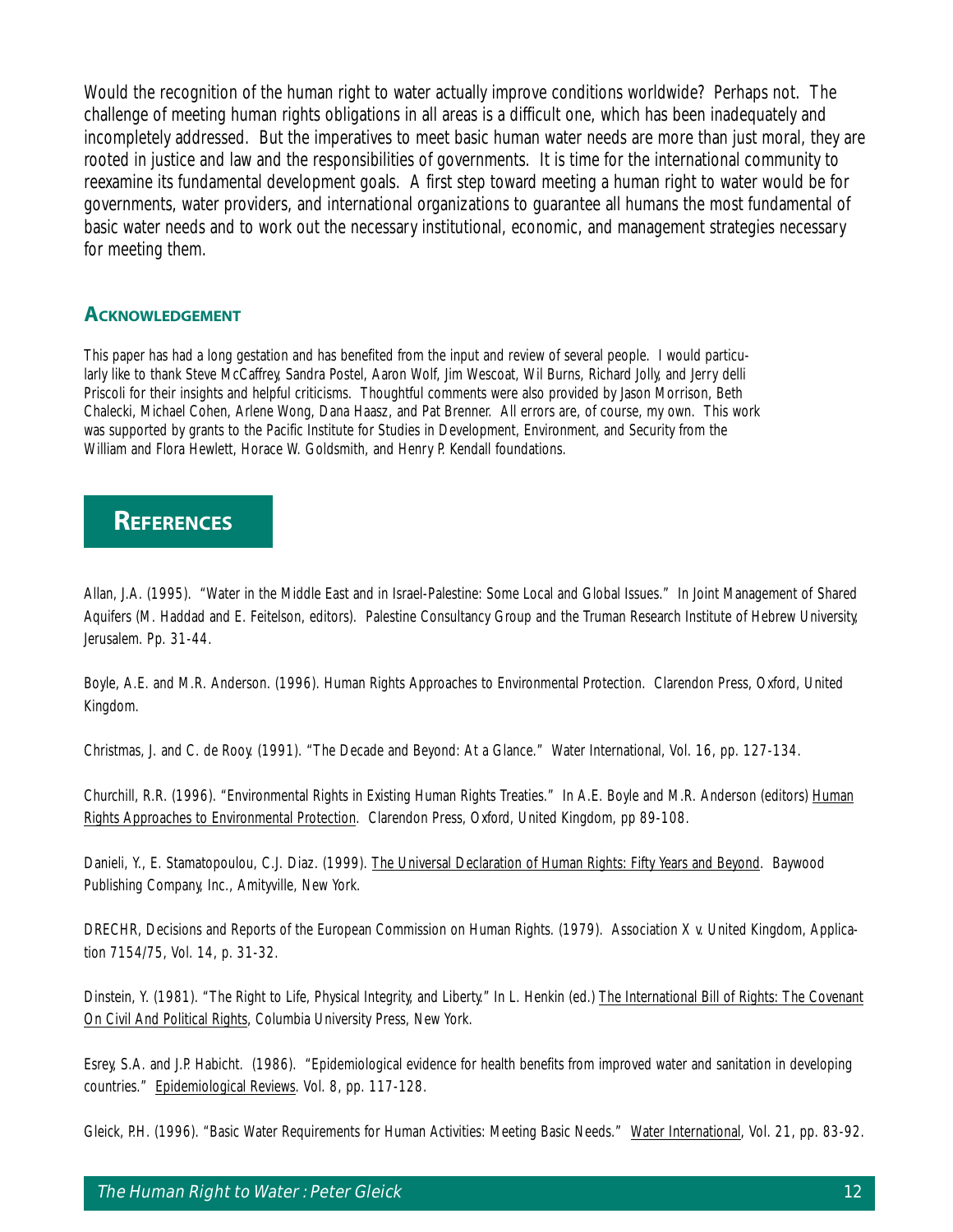International Law Commission. (1991). "Draft Articles on the Law of the Non-navigational Uses of International Watercourses, 43rd Session, 46 UN GAOR. UN Document A/46/10. United Nations. New York.

Jolly, R. (1998). "Water and human rights: Challenges for the 21<sup>st</sup> century." Address at the Conference of the Belgian Royal Academy of Overseas Sciences, March 23, Brussels.

Lawson, E. (1991). Encyclopedia of Human Rights. Taylor and Francis, Inc., New York.

Lundqvist, J. and P.H. Gleick. (1997). Sustaining our waters into the 21st century. Comprehensive Assessment of the Freshwater Resources of the World, Stockholm Environment Institute, for the United Nations, Stockholm, Sweden.

McCaffrey, S.C. (1992). "A Human Right to Water: Domestic and International Implications," Georgetown International Environmental Law Review, Volume V, Issue 1, pp. 1-24.

Organization of American States Treaty Series (OASTS). (1988). American Convention on Human Rights in the Area of Economic, Social, and Cultural Rights. 69, OEA/Ser. L.V/II.92, Doc. 31, Rev.3.

Pearce, D.W. and J.J. Warford. (1993). World without End: Economics, Environment, and Sustainable Development. Oxford University Press, New York.

Rogers, P. (1997). "Water for Big Cities: Big Problems, Easy Solutions?" Draft paper, Harvard University, Cambridge, Massachusetts.

Steiner, H.J. and P. Alston. (1996). International Human Rights in Context. Clarendon Press, Oxford, United Kingdom.

United Nations General Assembly. (1948). Universal Declaration of Human Rights. Resolution 217 UN Doc. A/64. Final authorized text available at gopher://gopher.undp.org/00/unearth/rights.txt

United Nations. (1948). Yearbook of the United Nations 1947-48. Department of Public Information, United Nations, lake Success, New York.

United Nations. (1949). Yearbook of the United Nations 1948-49. Columbia University Press/ United Nations Publications, New York.

United Nations. (1956). Yearbook of the United Nations 1956. Columbia University Press/ United Nations Publications, New York.

United Nations. (1963). Yearbook of the United Nations 1963. Columbia University Press/ United Nations Publications, New York.

United Nations. (1966). Yearbook of the United Nations 1966. Columbia University Press/ United Nations Publications, New York.

United Nations. (1977). Report of the United Nations Water Conference, Mar del Plata. March 14-25, 1997. No. E.77.II.A.12, United Nations Publications, New York.

United Nations. (1986). Declaration on the Right to Development, Adopted by General Assembly resolution 41/128, 4 December 1986. (available at http://www.unhchr.ch/html/menu3/b/74.htm).

United Nations. (1989a). General Comments of the Human Rights Committee of the International Covenant on Civil and Political Rights. UN Doc. CCPR/C/21/Rev.1 (May) United Nations Publications, New York.

United Nations. (1989b). Convention on the Rights of the Child. General Assembly resolution 44/25 of 20 November 1989; entry into force 2 September 1990 (available at http://www.unhchr.ch/html/menu3/b/k2crc.htm).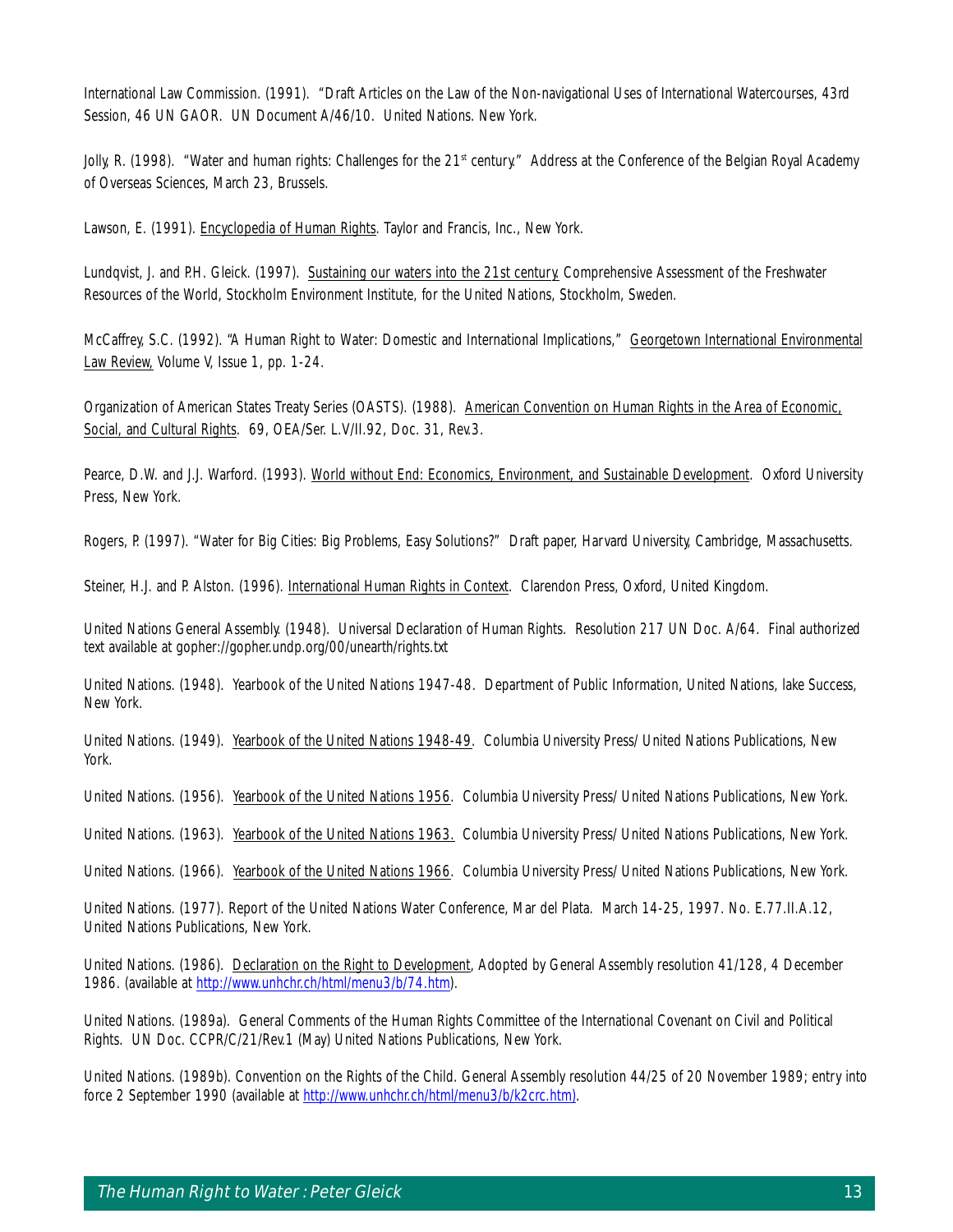United Nations. (1992). "Protection of the Quality and Supply of Freshwater Resources: Application of Integrated Approaches to the Development, Management and Use of Water Resources. Agenda 21, Chapter 18, United Nations Publications, New York.

United Nations. (1993). Human Rights Bibliography 1980-1990. Centre for Human Rights, United Nations Documents and Publications, New York.

United Nations. (1995). The United Nations and Human Rights 1945-1995. United Nations Blue Book Series, Vol. VII, Department of Public Information, United Nations Publications, New York.

United Nations. (1997a). Convention on the Law of the Non-Navigational Uses of International Watercourses. UN General Assembly Doc. A/51/869 (April 11). United Nations Publications, NY.

United Nations. (1997b). Comprehensive Assessment of the Freshwater Resources of the World. Commission on Sustainable Development. United Nations, New York. Printed by the World Meteorological Organization for the Stockholm Environment Institute.

United Nations Development Programme (UNDP). (1998). Integrating Human Rights with Sustainable Development. United Nations Development Programme. United Nations, New York (January).

Water Supply and Sanitation Collaborative Council (WSSCC). (1997). "Vision 21: Water, Sanitation, and Global Well-Being." A Statement from the Water Supply and Sanitation Collaborative Council (Draft), United Nations (December 22, 1997).

World Health Organization (WHO). (1996). Water Supply and Sanitation Sector Monitoring Report 1996 (Sector Status as of 1994). Water Supply and Sanitation Collaborative Council and the United Nations Children's Fund, UNICEF, New York.

### Table 1

#### A Recommended Basic Water Requirement for Human Domestic Needs

|                      | <b>Recommended Commitment</b><br>(liters per person per day) |  |  |
|----------------------|--------------------------------------------------------------|--|--|
| Purpose              |                                                              |  |  |
| Drinking Water (a)   | b                                                            |  |  |
| Sanitation Services  | 20                                                           |  |  |
| Bathing              | 15                                                           |  |  |
| Food Preparation (b) | 10                                                           |  |  |

(a) This is a true minimum to sustain life in moderate climatic conditions and average activity levels.

(b) Excluding water required to grow food. A rough estimate of the water required to grow the daily food needs of an individual is 2700 liters.

Source: Gleick 1996